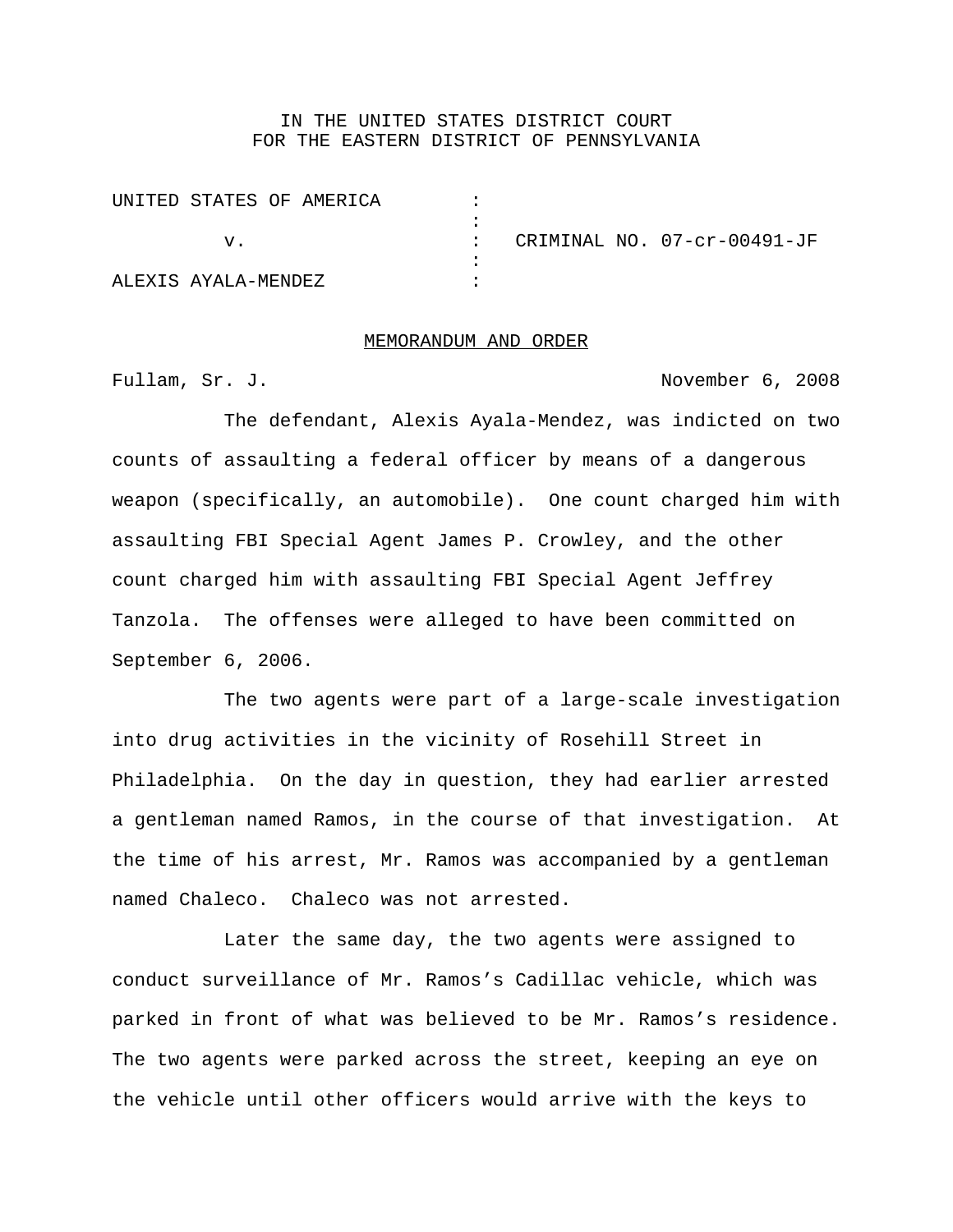the car, whereupon they intended to seize the vehicle and impound it. As the two agents were conducting this surveillance, they observed a red Taurus vehicle arrive and park a couple of car lengths behind the vehicle in which the agents were seated. One of the occupants of the red vehicle got out of the car and crossed the street toward the house which was believed to be Mr. Ramos's residence. The agents recognized him as Mr. Chaleco, who had been with Ramos earlier in the day. They observed Mr. Chaleco enter the residence and, shortly thereafter, emerge from the house, carrying a black plastic bag. Agent Crowley immediately got out of his car, and, in English, called out to Mr. Chaleco with a view toward interviewing him and ascertaining the contents of the bag. Mr. Chaleco ignored Agent Crowley, and re-entered the red Taurus vehicle. Agent Crowley reached into the open window of the vehicle and attempted to prevent Mr. Chaleco from leaving. He grabbed the package in his left hand, and attempted to remove it and/or Chaleco from the red vehicle. At about the same time, Mr. Chaleco said something in Spanish to the driver of the vehicle, whereupon the vehicle proceeded to leave the scene. Agent Crowley's left forearm was injured when the departing vehicle scraped against him.

In the meantime, Agent Tanzola had approached the front of the Taurus vehicle, on the driver's side. Both he and Agent Crowley called out "Police! Step out of the car, please." At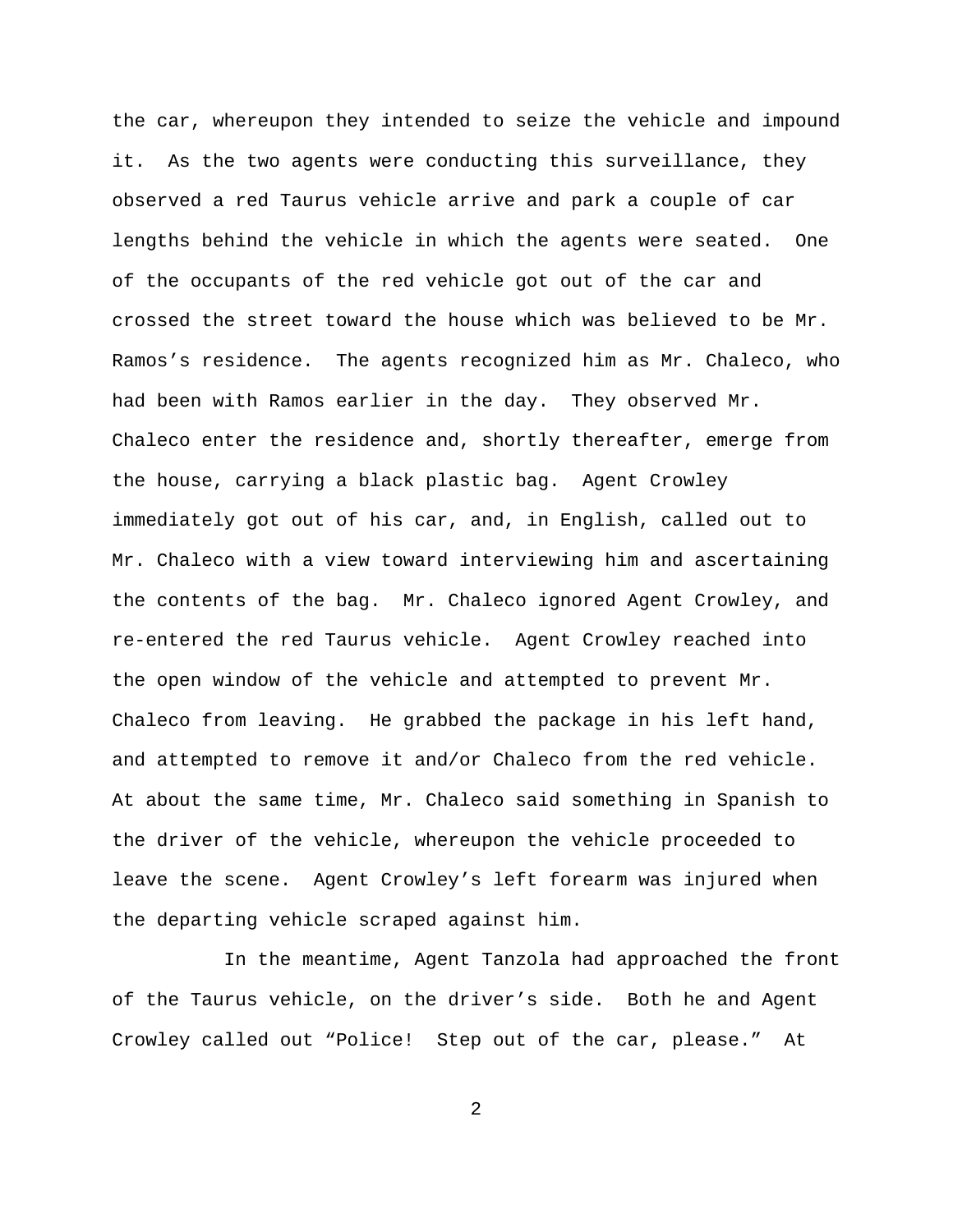some point during the confrontation, both agents drew their weapons and pointed them at the vehicle.

When the red Taurus started speeding away, Agent Tanzola was standing about 10 or 12 feet away from the front driver's side of the vehicle. If he had not moved out of the way, he would have been struck by the car. Instead, he leaped sideways, and landed in a prone position on the nearby sidewalk. He did not suffer any physical injury.

At trial, the jury was confronted with two issues: (1) Was the defendant Ayala-Mendez the driver of the Ford Taurus? and (2) Did the driver of the Ford Taurus commit an assault on either or both of the two agents? By its verdict, the jury convicted the defendant of assaulting Agent Tanzola, but acquitted him of assaulting Agent Crowley. At the close of the evidence, the defendant made a motion for judgment of acquittal, which the Court took under advisement.

When the case was originally scheduled for a sentencing hearing, I had not yet ruled on the pending motion for judgment of acquittal. In discussing with counsel the advisability of deferring sentencing until the motion had been ruled upon, the Court was advised that counsel had agreed that sentencing should be deferred until the motion was decided, and that defense counsel was granted an extension of time in which to file a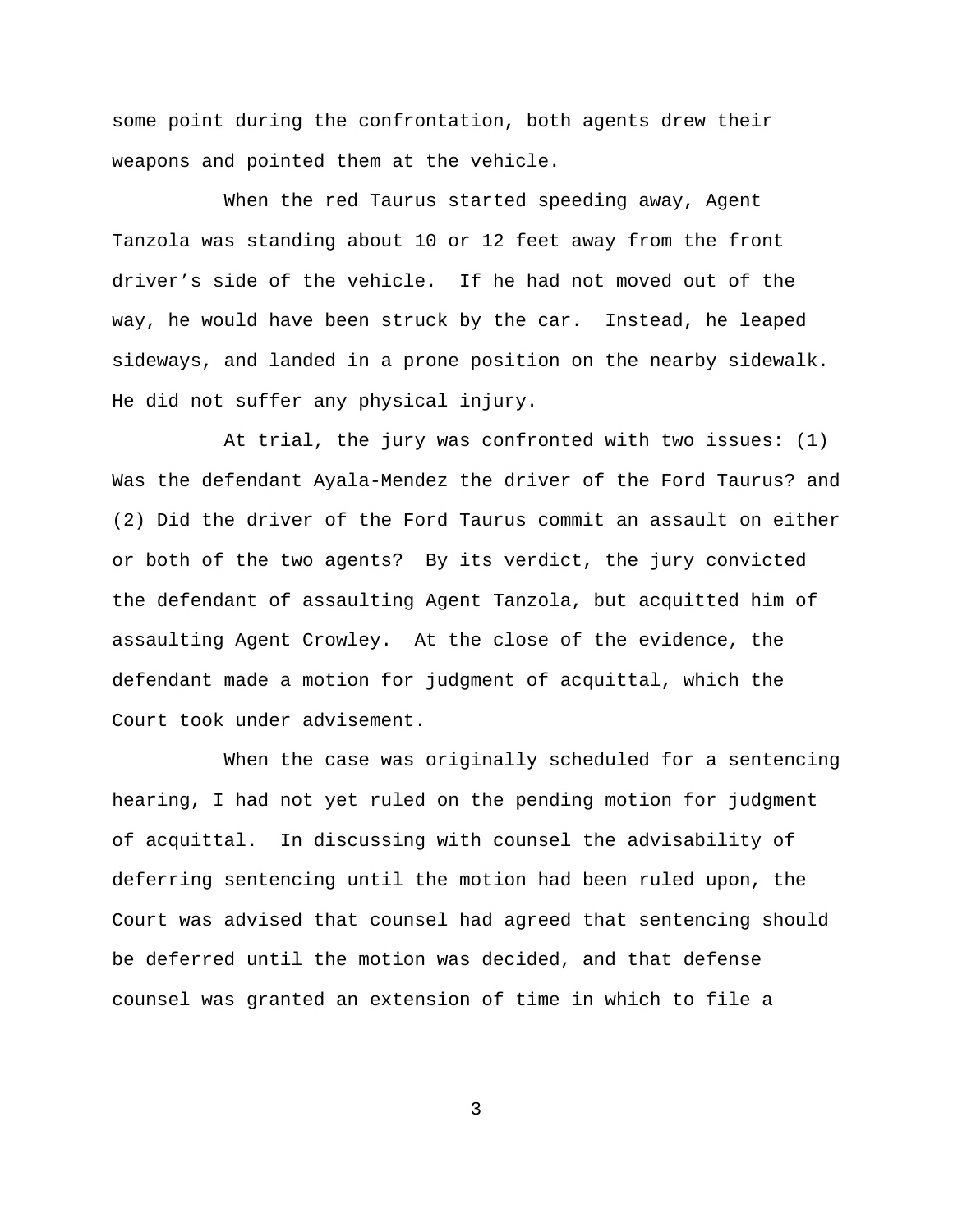motion for judgment of acquittal, and the government would be entitled to file a further response.

The case is now before the Court for disposition of the pending motion for judgment of acquittal. The government's further response, however, does not address the merits of the motion, but seeks a ruling that the Court now lacks jurisdiction to grant a judgment of acquittal, because the defendant's posttrial written motion was filed too late, under the time restrictions set forth in Fed. R. Crim. P.  $29(c)(1)$ . If that were the applicable rule, I would agree with the government's position. But, in this case, the motion for judgment of acquittal was made before the case was submitted to the jury, and the Court reserved decision on the motion. Under the plain meaning of Rule 29(a) and (b), the Court may "decide the motion either before the jury returns a verdict or after it returns a verdict of guilty or is discharged without having returned a verdict." There is thus no merit to the government's jurisdictional argument.

The issue, then, is whether the evidence sufficed to permit a reasonable jury to conclude, beyond a reasonable doubt, that the defendant was driving the car in question, and that he committed an intentional assault upon Special Agent Tanzola.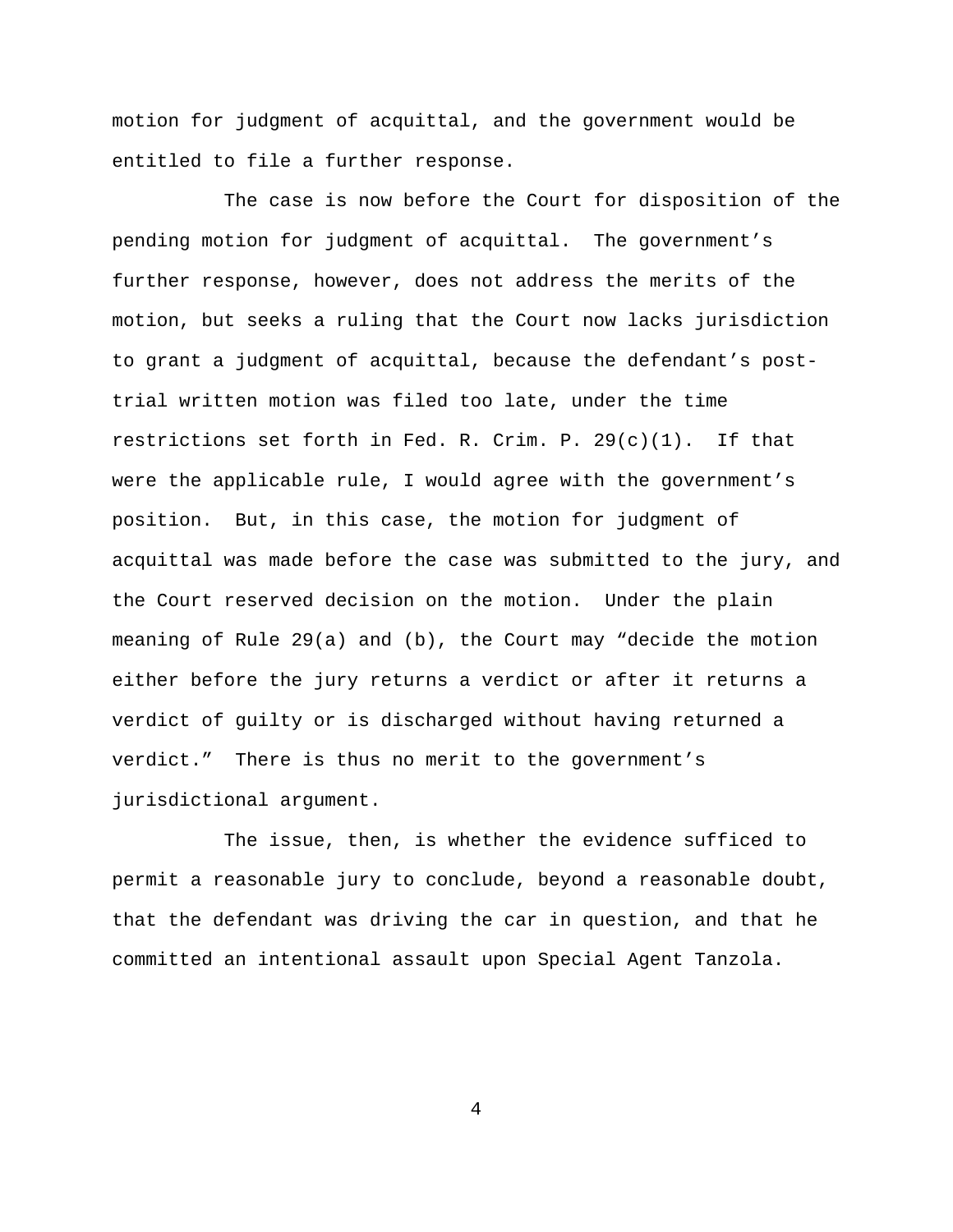## I. Identification of the Driver

Both of the agents testified at trial that, in their opinion, the defendant was the driver of the red Taurus. The process by which they arrived at that conclusion raises serious questions as to the accuracy of the identification. It is clear that the agents had very limited opportunity to see the driver of the red Taurus at the time of the incident. They were, however, able to ascertain that both the driver and his companion were "Hispanic males," and that the driver was wearing a brightlycolored baseball cap.

The incident occurred on September 6, 2006. Some weeks later, on September 26, 2006, Agent Tanzola attended the preliminary hearing for Mr. Chaleco, in this Courthouse, and observed the defendant in the audience. He thereupon, surreptitiously, took a photograph of the defendant on his telephone-camera, so that he could learn whether Agent Crowley could verify that the defendant was the driver of the Taurus. Allegedly, the photograph was of poor quality. At any rate, neither of the agents could reach a definite conclusion at that point. About a month later, on October 31, 2006, the agents learned, from information provided by an unidentified informant, that it was probable that the driver of the red Taurus had been a person who used the nickname "Indio"; that the defendant Ayala-Mendez was known by that nickname; and that "Indio" was then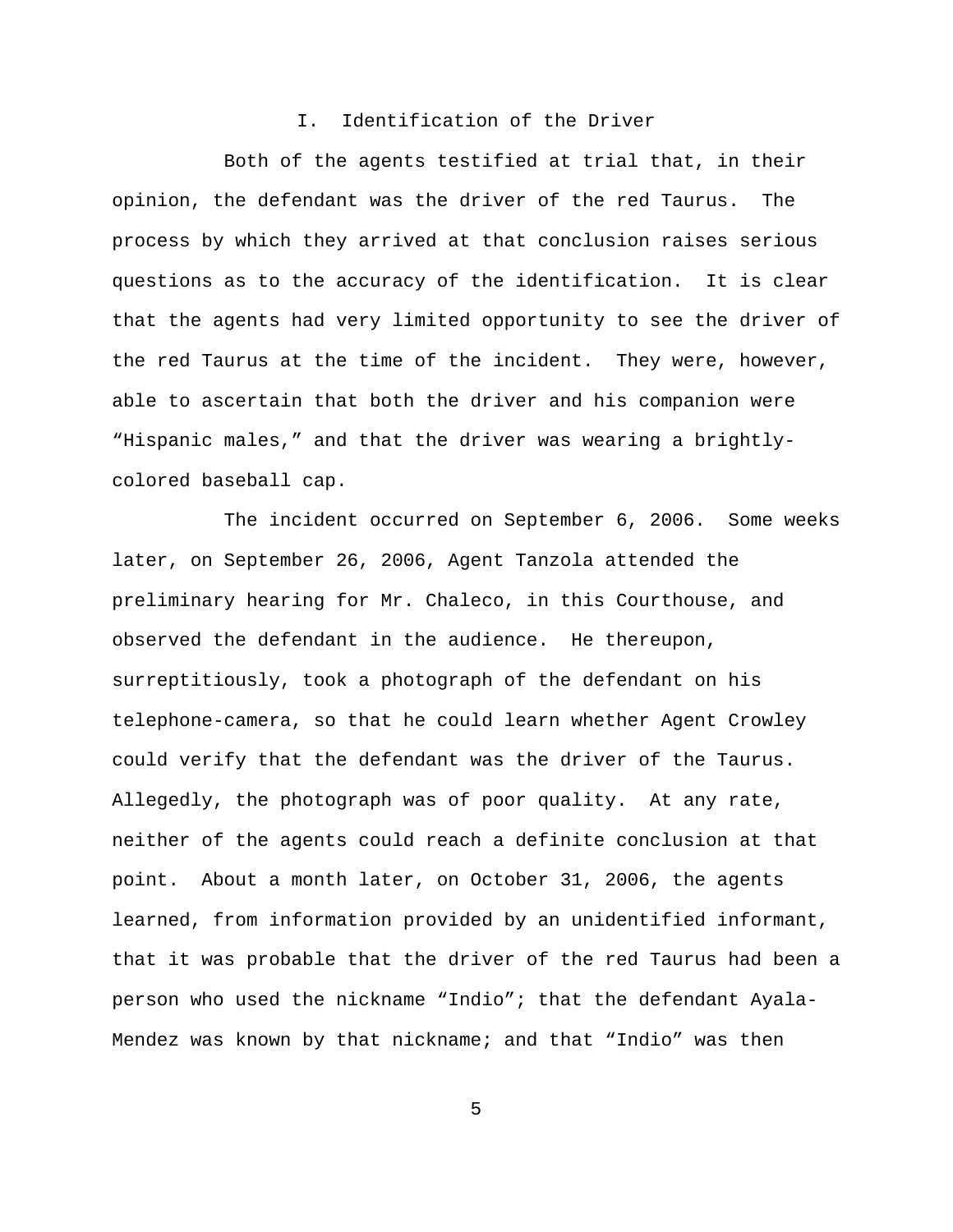present in the neighborhood. The agents went to the area where the defendant was reported to be, and engaged him in conversation. The defendant ultimately agreed that he had been present at the hearing on September 26 (in the presence of Chaleco's girlfriend), and that he was a friend of Chaleco's. The defendant stated that his name was Angel Rodriguez but that he had no identification papers on his person at that time. Asked about the September 6 incident, the defendant denied being involved in any way, stating that he did not have a Pennsylvania driver's licence and did not drive automobiles in Pennsylvania. At the agents' request, the defendant agreed to take them to his grandmother's house (where he was residing), so that she could verify his identity.

The defendant accompanied the officers to his grandmother's house. A total of approximately seven agents and/or police officers were present. The grandmother consented to a search of the residence. Four of the officers conducted the search. In a back bedroom, they found defendant's identification papers, verifying that his correct name is Ayala-Mendez. In a front bedroom, the officers found a brightly-colored baseball cap similar to the one which had been worn by the driver of the red Taurus. The defendant stated that his bedroom was in the rear, and that the cap belonged to his brother. The agents directed the defendant to don the baseball cap, and, when he did so,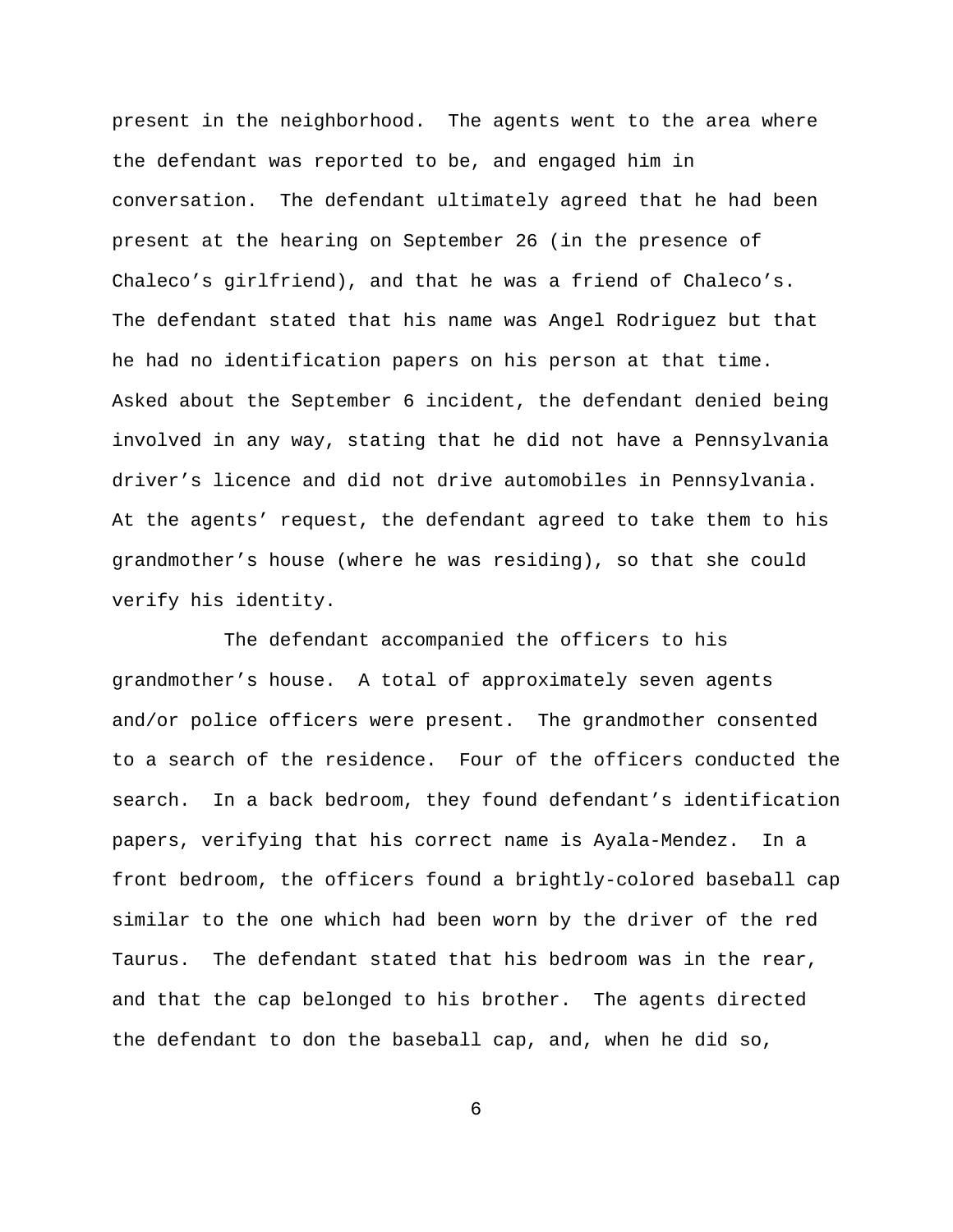reached a firm conclusion that the defendant was, indeed, the driver of the red Taurus on September 6.

At a pretrial suppression hearing, defendant's counsel sought to preclude the agents from testifying, on the ground that their eyewitness identification was improperly tainted by the use of the baseball cap. Given the fact that the agents insisted they had concluded that the defendant was the driver, even before seeing him in the baseball cap, I denied the motion to suppress. Defense counsel did not, as I understood his argument, raise any issue about the hearsay nature of the information relied upon by the agent. It can be argued, for example, that the agents' trial testimony on the subject of the driver's identification is, in essence, merely to the effect that an unidentified informant told them that the defendant was the driver.

In short, there were many aspects of the evidence which might well have given rise to a reasonable doubt as to whether the evidence established that defendant was the driver of the car. But the issues were fully presented to the jury, and the jury has spoken. I am not authorized to set aside a verdict merely because, had I been the fact-finder, I might have reached a different conclusion.

II. Proof of Intentional Assault

The evidence was to the effect that the defendant does not speak English. The officers were in plain clothes. The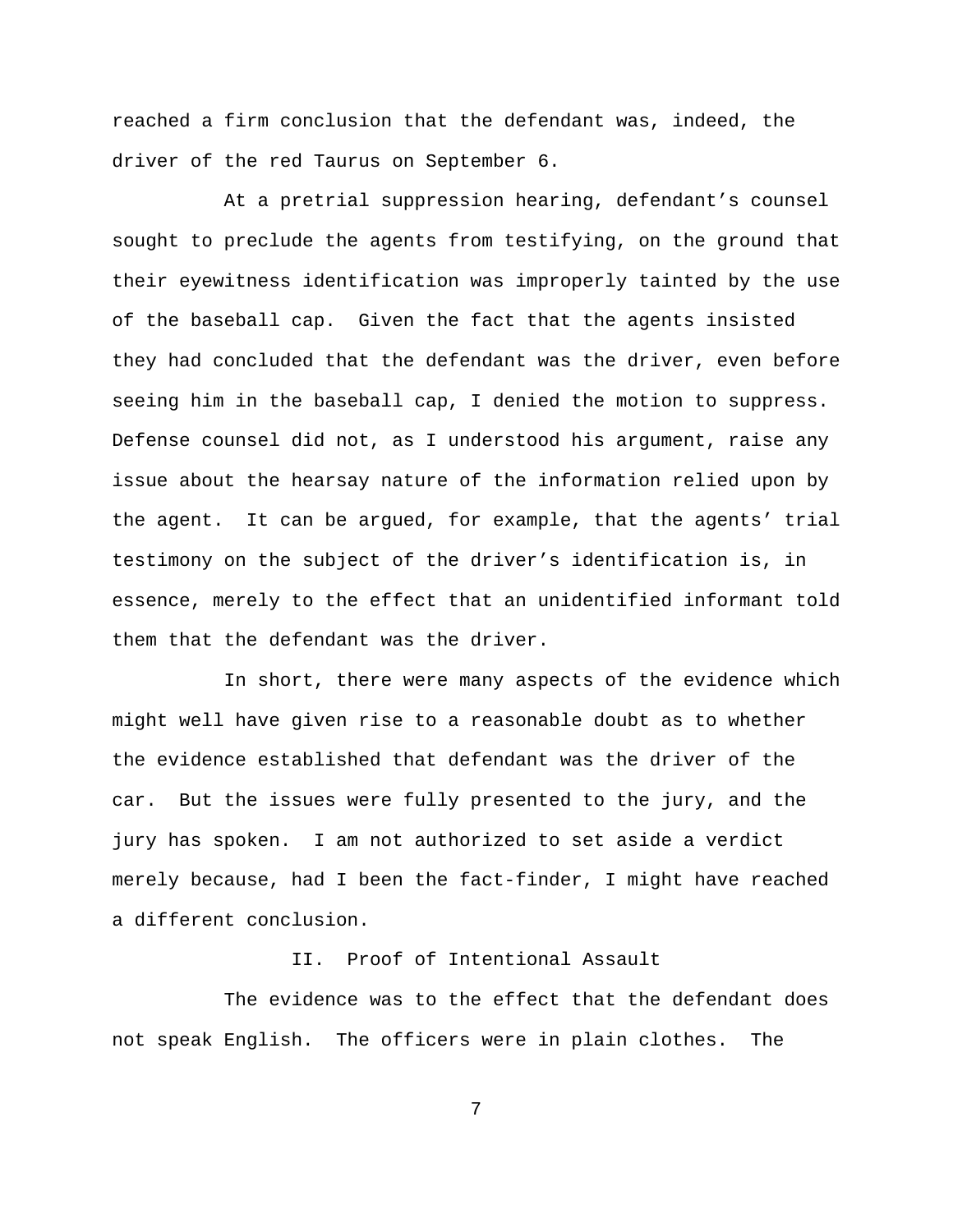officers pointed weapons at the vehicle in which the defendant was located. It seems entirely possible that, in driving away from the scene, the defendant was merely attempting to extricate himself from an unpleasant situation, and had no intention of assaulting Agent Tanzola. But these questions, too, were fairly presented to the jury, and the jury has spoken. I am not prepared to hold that no rational jury could have failed to entertain a reasonable doubt in this case. The motion for judgment of acquittal will be denied.

An Order follows.